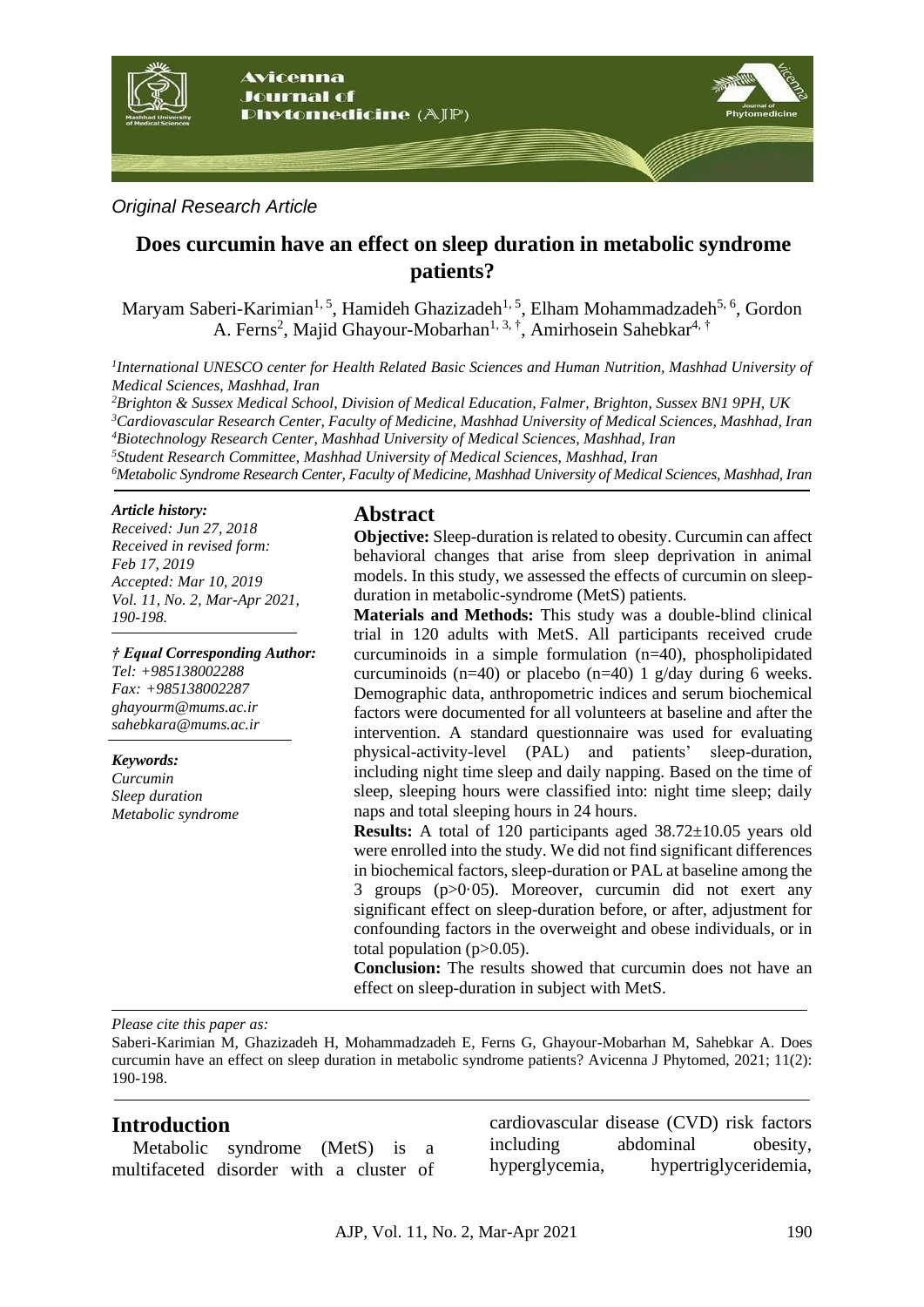hypertension and decreased high-density lipoprotein cholesterol (HDL-C) concentrations [\(Reaven, 1988\)](#page-7-0). The prevalence of MetS has increased globally due to excessive consumption of energydense foods a long with sedentary lifestyle. A high prevalence of MetS in Iranian adults has been reported (36.9 and 34.6% respectively based on the Adult Treatment Panel III criteria (ATP III) and the International Diabetes Federation (IDF) criteria). Moreover, the prevalence of MetS was reported to be higher in women compared with men [\(Amirkalali et al.,](#page-6-0)  [2015\)](#page-6-0). Furthermore 6.5% of the Iranian people, and 45% of obese girls have MetS in Mashhad, Khorasan Razavi, Iran [\(Mirhosseini et al.,](#page-7-1) 2009).

There is a need for adjunctive, or alternative therapies, to reduce the residual CVD risk that remains following taking statin in these individuals, and a lack of tolerability or therapeutic response in certain groups of patients [\(Mohammadi et](#page-7-2)  al., [2013\)](#page-7-2). It has been suggested that phytochemicals may exert some metabolic and health advantages [\(Karalis,](#page-7-3) 2008; [Miquel et al.,](#page-7-4) 2002; [Panahi et al.,](#page-7-5) 2014a; [Panahi et al.,](#page-7-6) 2014b; [Sahoo et al.,](#page-8-0) 2008; [Visioli and Davalos,](#page-8-1) 2011; [Sahebkar,](#page-7-7) [2013;](#page-7-7)). Turmeric is used for the treatment of hepatic disorders, diabetic wounds, rheumatism, biliary disorders, anorexia, and cough [\(Panahi et al.,](#page-7-8) 2012; [Sahebkar,](#page-8-2) [2011\)](#page-8-2). Curcuminoids are known as the main active components of turmeric , which comprise curcumin (diferuloylmethane), [demethoxycurcumin](http://en.wikipedia.org/wiki/Demethoxycurcumin) and bisdemethoxycurcumin [\(Sahoo et al.,](#page-8-0) [2008\)](#page-8-0). It has been reported that curcuminoids possess a multitude of biological [\(Franco-Robles et al.,](#page-6-1) 2013; [Marshall et al.,](#page-7-9) 2008; [Sahebkar et al.,](#page-8-3) 2013; [Taheri 2006;](#page-8-4) [Taheri et al.,](#page-8-5) 2004) and pharmacological effects [\(Kumar and Singh,](#page-7-10) [2008;](#page-7-10) [Noorafshan et al., 2017a;](#page-7-11) [Riemann et](#page-7-12)  [al., 2007;](#page-7-12) [Saberi-Karimian et al.,](#page-7-13) 2018; [Zhang et al.,](#page-8-6) 2013) and can be used to treat a variety of human disorders.

Some studies have reported a link between obesity and sleep duration; for example, short sleep duration was shown to

be a risk factor for the development of obesity. Several molecular mechanisms have been suggested to explain this effect (Shi et al., 2008). Energy intake and expenditure as well as physical activity level can be affected by sleep duration [\(Taheri et al.,](#page-8-5) 2004; [Taheri,](#page-8-4) 2006). Other studies have shown contradictory results [\(Marshall et al.,](#page-7-9) 2008). Inadequate sleep can reduce the volume of hippocampus [\(Riemann et al.,](#page-7-12) 2007). It is suggested that sleep deprivation may increase the mediators of [oxidative stress](https://www.sciencedirect.com/topics/medicine-and-dentistry/oxidative-stress) [i](https://www.sciencedirect.com/topics/medicine-and-dentistry/oxidative-stress)n some brain areas [\(Zhang et al.,](#page-8-6) 2013). In rats' hippocampus, curcumin has been shown to inhibit the structural and behavioral changes under these conditions [\(Noorafshan et al.,](#page-7-11) 2017a). Moreover, curcumin can limit oxidative damage and behavioral changes due to sleep deprivation in mice [\(Kumar and Singh,](#page-7-10) 2008).

It has been reported that short sleep duration is related to overweight and augmented blood pressure in adolescents in Korea, although there was no association with MetS [\(Lee and Park,](#page-7-14) 2014). Here, we evaluated the curcumin's effects on sleep duration in subjects with MetS.

# **Materials and Methods Study design**

A total of 120 participants (aged 18 to 65 years) with metabolic syndrome were enrolled into this clinical trial. The subjects were blinded to the study groups and were randomly allocated to: Group 1 and 2- the curcumin groups taking curcumin capsules in simple (1 g/day; n=40) or modified formula  $(1 \text{ g}/day=200 \text{ mg}$  pure curcumin/day; n=40), and Group 3- control group taking a placebo (lactose & starch; n=40) during 6 weeks. The flow chart of the study design has been shown in Figure 1.

Random number tables were used to randomize patients to curcumin and placebo groups [\(Fleiss,](#page-6-2) 2011). Inclusion and exclusion criteria were as previously detailed [\(Lee and Park,](#page-7-14) 2014). The inclusion criteria were age of 18 to 65 years with a history of MetS based on the IDF guidelines (2010). IDF criteria are waist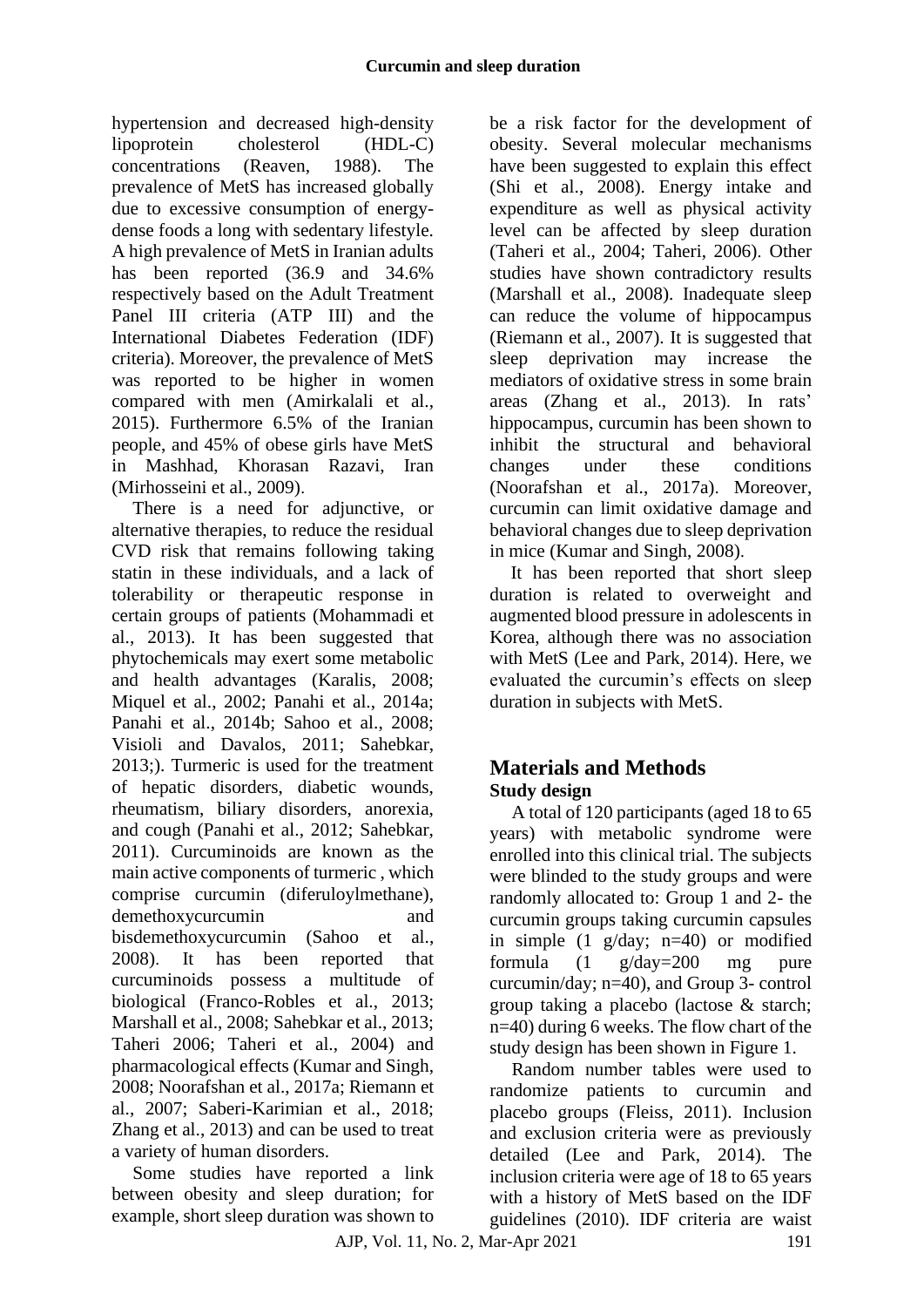circumference more than 94 and 80 (cm) in male and female, respectively, plus any 2 of the following criteria: 1) triglyceride equal or above 150 mg/dl or taking drug for this kind of dyslipidemia. 2) HDL-C less than 40 and 50 mg/dl respectively in males and females or specific treatment for this lipid abnormality. 3) Systolic blood pressure equal or above 130 or diastolic blood pressure) equal or above 85 mmHg or treatment of previously diagnosed hypertension. 4) Fasting plasma glucose equal or above 100 mg/dl or previously diagnosed type 2 diabetes.

Women who were breastfeeding, or pregnant, or individuals with systemic diseases, or those taking any drugs and nutritional supplements during the project period, were excluded.

The current study was a sub-study from another work registered in the Iranian Registry of Clinical Trials (IRCT2014052014521N3) (Saberi-Karimian et al., 2018). The sample size was calculated 35 individuals per group (considering  $\alpha=0.05$  and  $\beta=0.02$ ) in the original work based on the serum triglycerides changes levels according to our previous project (Mohammadi et al., 2013).

Demographic data, blood pressure and anthropometric indices were determined at baseline and after 6 weeks. Blood samples were collected after a 12-hour fasting. Complete blood count (CBC) and serum biochemical factors were determined using routine methods.



Figure 1. The flow chart of the study design

# **Physical activity level (PAL) and sleep duration**

PAL was calculated using the questionnaire devised by Vasconcellos and

Anjos (2003). The subjects were divided into 5 categories based on human energy requirement involved: a) extremely inactive (less than 1.40), b) sedentary (1.40 to 1.69),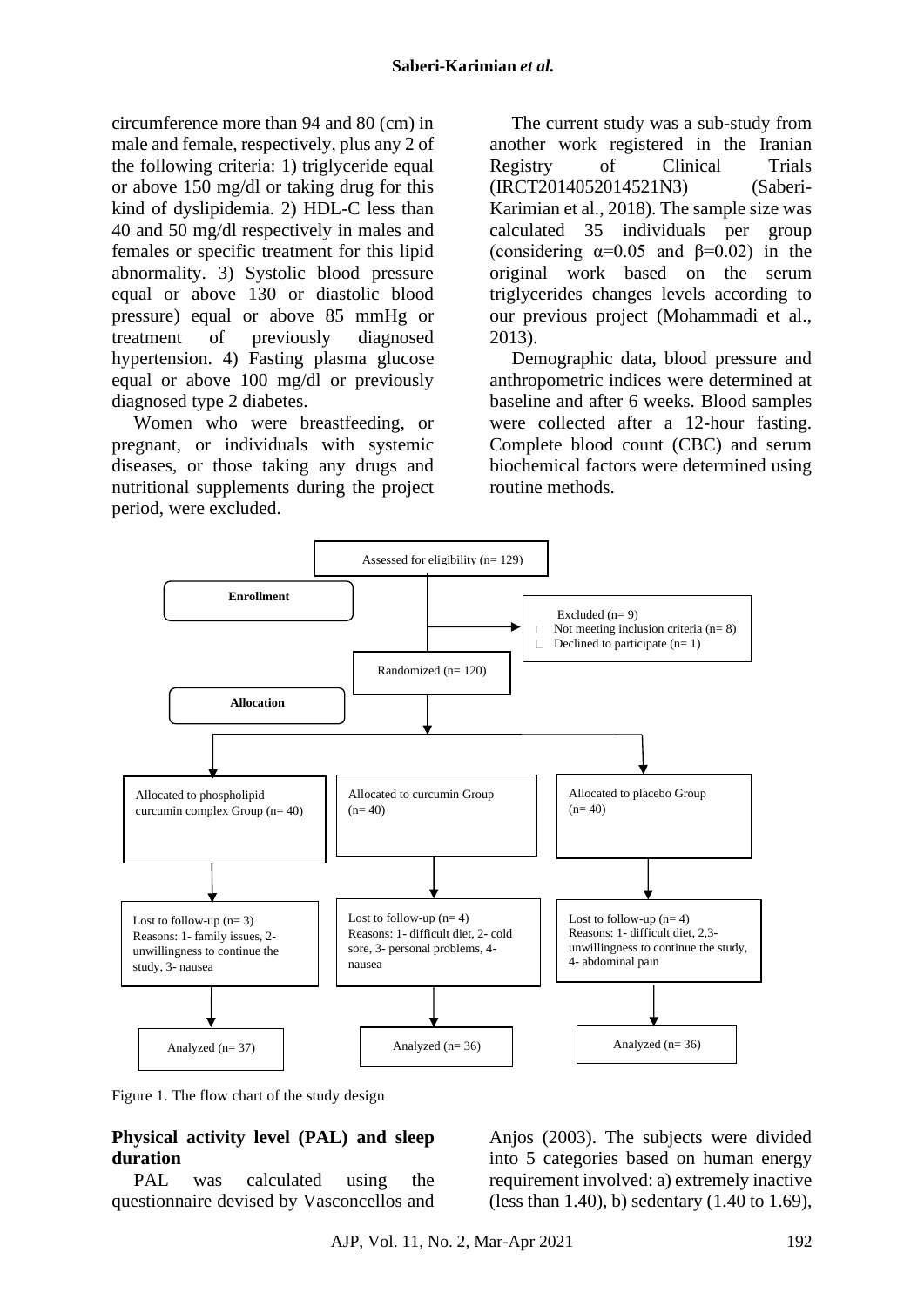c) moderately active  $(1.70 \text{ to } 1.99)$ , d) vigorously active  $(2.00 \text{ to } 2.40)$ , or e) extremely active (more than 2.40) (James and Schofield 1990).

We used a standard questionnaire (selfdeclaration form) to assess patients' sleep duration, including nighttime sleep and daily nap (James and Schofield 1990). According to the time of sleep, sleeping hours were classified into: a. nighttime sleep (sleep duration only in night); b. daily naps; c. total sleeping hours in 24 hours (including nighttime sleep duration plus the duration of daily naps).

#### **Statistical analysis**

Data are stated as mean±SD (for normally distributed variables) or median (first and third quartiles) (for non-normally distributed data). We determined the normality of data using the Kolmogorov-Smirnov test. According to data distribution pattern, we used Student's t-test, Analysis Of Variance (ANOVA), Mann-Whitney U, and Kruskal-Wallis tests to compare data among the groups. We used a general linear model to detect the independent association between sleep duration and physical activity with Curcumin supplementation. A

p-value (two-tailed) less than 0.05 was considered statistically significant using SPSS version 16.0 (SPSS Inc. Chicago, IL, USA).

## **Results**

In this study, a population of 120 subjects including 71.1% male and 28.3% female (aged  $38.72 \pm 10.05$  years) was recruited.

### **Clinical characteristics**

The clinical characteristics of the population at baseline are reported in Table 1. Serum biochemical variables, sleep duration and physical activity at baseline did not show a difference among the three study groups  $(p>0.05)$ .

Changes of clinical and baseline characteristics of the population between baseline and after 6 weeks of intervention in the three study groups are summarized in Table 2. There was no significant difference in any of the variables such as sleep, PAL and BMI between before and after the intervention (Table 2).

Table 1. Clinical and biochemical features in subjects at baseline

| <b>Variables</b>                  |                    | Curcumin-<br>phospholipid<br>complex $(N=40)$ | Curcumin $(N=40)$ | Placebo $(N=40)$         | p-value |
|-----------------------------------|--------------------|-----------------------------------------------|-------------------|--------------------------|---------|
| Age (years)                       |                    | $40.05 \pm 10.48$                             | $37.52 \pm 9.47$  | $38.59 \pm 10.28$        | 0.92    |
| <b>BMI</b> ( $kg/m2$ )            |                    | $30.66 \pm 5.06$                              | $30.67 \pm 3.57$  | $31.22 \pm 4.67$         | 0.53    |
| <b>Sex</b>                        | Female% (n)        | 62.5(25)                                      | 77.5 (31)         | 75.0(30)                 | 0.280   |
|                                   | Male% $(n)$        | 37.5(15)                                      | 22.5(9)           | 25.0(10)                 |         |
| FAT%                              |                    | $34.51 \pm 8.07$                              | $35.42 \pm 6.12$  | $35.21 \pm 7.86$         | 0.86    |
| Total sleep (hr)                  |                    | $5.81 \pm 0.93$                               | $5.69 \pm 1.02$   | $5.36 \pm 1.02$          | 0.56    |
| Nightly sleep (hr)                |                    | $4.75 \pm 0.79$                               | $5.05 \pm 0.91$   | $4.76 \pm 0.95.374$      | 0.41    |
| Daily nap (hr)                    |                    | $1.00 \pm 1.10$                               | $0.62 \pm 0.74$   | $0.67 \pm 0.88$          | 0.44    |
| <b>Physical</b><br>activity level | Extremely inactive | 28 (77.8)                                     | 29(80.6)          | 33 (84.6)                |         |
| $(PAL); n(\%)$                    | Sedentary          | 6(16.7)                                       | 5(13.9)           | 5(12.8)                  |         |
|                                   | Moderately active  | $\overline{\phantom{a}}$                      | ۰.                | ۰.                       | 0.704   |
|                                   | Vigorously active  | ٠                                             | ۰                 | $\overline{\phantom{a}}$ |         |
|                                   | Extremely active   | 2(5.6)                                        | 2(5.6)            | 1(2.6)                   |         |

Values are expressed as mean±SD for normally distributed data, and median and interquartile range for nonnormally distributed data. Between groups comparisons were made by parametric statistical analysis for normally distributed data and nonparametric test for non-normally distributed data. BMI, body mass index.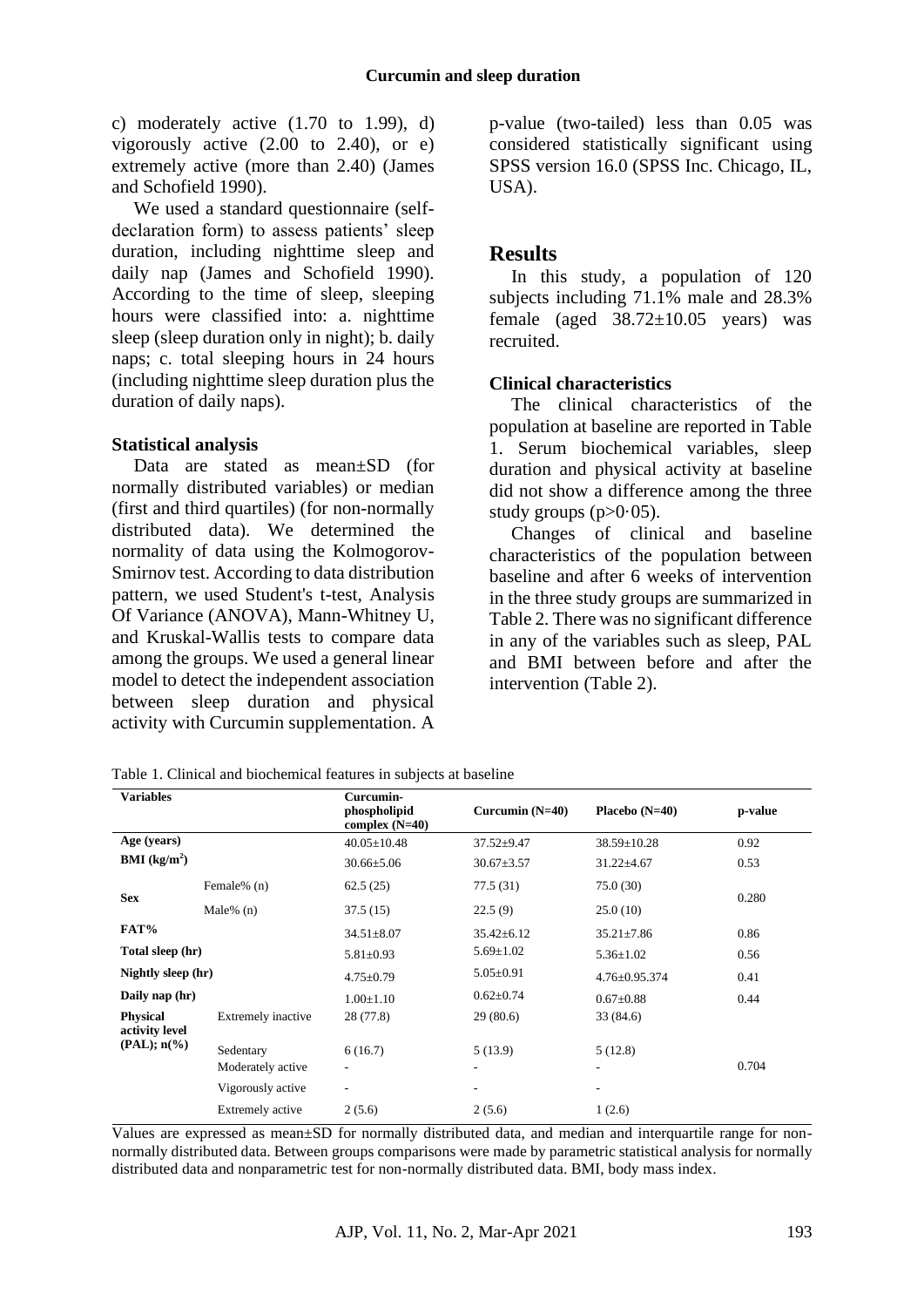#### **Saberi-Karimian** *et al.*

|                        |                                                       | Curcumin-                        |                   |                  |         |
|------------------------|-------------------------------------------------------|----------------------------------|-------------------|------------------|---------|
| <b>Groups</b>          |                                                       | phospholipid<br>complex $(N=40)$ | Curcumin $(N=40)$ | Placebo $(N=40)$ | p-value |
| Physical activity      | Before                                                | 1.23(0.28)                       | 1.22(0.25)        | 1.23(0.21)       | 0.72    |
| level (PAL)            | After                                                 | 1.51(0.31)                       | 1.57(0.37)        | 1.54(0.31)       | 0.83    |
|                        | Changes at baseline and after 6                       | 0.28(0.14)                       | 0.30(0.13)        | 0.29(0.17)       | 0.32    |
| <b>BMI</b> ( $kg/m2$ ) | weeks intervention<br><b>Before</b>                   | 30.66(5.06)                      | 30.67(3.57)       | $31.22 \pm 4.67$ | 0.54    |
|                        | After                                                 |                                  |                   | $31.30 + 4.78$   | 0.56    |
|                        | Changes at baseline and after 6<br>weeks intervention | $-0.19(0.68)$                    | $-0.30(0.76)$     | $-0.10+0.77$     | 0.37    |
| Nighty sleep (hr)      | <b>Before</b>                                         | $4.75 \pm 0.79$                  | $5.05 \pm 0.91$   | $4.76 \pm 0.94$  | 0.41    |
|                        | After                                                 | $4.17 \pm 1.72$                  | $3.87 \pm 2.01$   | $3.70 + 1.98$    | 0.38    |
|                        | Changes at baseline and after 6<br>weeks intervention | $-0.48 \pm 1.42$                 | $-1.07+2.25$      | $-0.97 \pm 1.96$ | 0.63    |
| Daily nap (hr)         | <b>Before</b>                                         | $1.00 \pm 1.10$                  | $0.62 + 0.74$     | $0.67 \pm 0.88$  | 0.44    |
|                        | After                                                 | $0.67 \pm 0.79$                  | $0.60 \pm 0.70$   | $0.55 \pm 0.78$  | 0.55    |
|                        | Changes at baseline and after 6<br>weeks intervention | $-0.32+0.94$                     | $-0.02 \pm 0.42$  | $-0.12 \pm 0.60$ | 0.71    |
| Total sleep (hr)       | <b>Before</b>                                         | $5.81 \pm 0.93$                  | $5.69 \pm 1.02$   | $5.36 \pm 1.02$  | 0.05    |
|                        | After                                                 | $4.85 \pm 1.98$                  | $4.47 \pm 2.38$   | $4.25 \pm 2.28$  | 0.33    |
|                        | Changes at baseline and after 6<br>weeks intervention | $-0.86 \pm 1.93$                 | $-1.10+2.44$      | $-1.05 \pm 2.37$ | 0.88    |

Table 2. The effects of curcumin on PAL, nightly sleep, BMI and daily nap in subjects with metabolic syndrome

Values are expressed as mean±SD for normally distributed data, and median and interquartile range for nonnormally distributed data. Between groups comparisons were made by parametric statistical analysis for normally distributed data and nonparametric test for non-normally distributed data.

|  |  |  |  |  | Table 3. The effects of curcumin on sleep duration in subjects with metabolic syndrome |  |  |
|--|--|--|--|--|----------------------------------------------------------------------------------------|--|--|
|  |  |  |  |  |                                                                                        |  |  |

| <b>Groups</b>                      | Nighty sleep (hr)                                            |                                           | $\bf{B}$         | Confidence<br>interval 95% | p-value |
|------------------------------------|--------------------------------------------------------------|-------------------------------------------|------------------|----------------------------|---------|
| <b>BMI&lt;30</b> ( $kg/m2$ )       | Changes at baseline<br>and after 6 weeks                     | Curcumin-phospholipid<br>complex $(N=40)$ | 0.72             | $-2.06$ to 3.51            | 0.58    |
|                                    | intervention                                                 | Curcumin $(N=40)$<br>Placebo $(N=40)$     | $-3.08$<br>Ref.1 | $-7.13$ to 0.95            | 0.12    |
|                                    | Changes at baseline<br>and after 6 weeks                     | Curcumin-phospholipid<br>complex $(N=40)$ | 0.23             | $-0.36$ to $0.83$          | 0.44    |
| $BMI \geq 30 (kg/m2)$              | intervention                                                 | Curcumin $(N=40)$                         | $-0.35$          | $-0.95$ to 0.25            | 0.24    |
|                                    |                                                              | Placebo $(N=40)$                          | Ref.1            |                            |         |
| BMI<30 $(kg/m2)$                   | Daily nap (hr)<br>Changes at baseline<br>and after 6 weeks   | Curcumin-phospholipid<br>complex $(N=40)$ | $-0.45$          | $-1.17$ to 0.27            | 0.20    |
|                                    | intervention                                                 | Curcumin $(N=40)$                         | 0.19             | $-0.84$ to 1.24            | 0.69    |
|                                    |                                                              | Placebo $(N=40)$                          | Ref.1            |                            |         |
| BMI $\geq$ 30 (kg/m <sup>2</sup> ) | Changes at baseline<br>and after 6 weeks                     | Curcumin-phospholipid<br>complex $(N=40)$ | $-0.18$          | $-0.44$ to $0.04$          | 0.13    |
|                                    | intervention                                                 | Curcumin $(N=40)$                         | $-0.19$          | $-0.43$ to $0.06$          | 0.11    |
|                                    |                                                              | Placebo $(N=40)$                          | Ref.1            |                            |         |
| <b>BMI&lt;30</b> ( $kg/m2$ )       | Total sleep (hr)<br>Changes at baseline<br>and after 6 weeks | Curcumin-phospholipid<br>complex $(N=40)$ | 0.27             | $-2.89$ to 3.44            | 0.85    |
|                                    | intervention                                                 | Curcumin $(N=40)$                         | $-2.88$          | $-7.48$ to 1.70            | 0.20    |
|                                    |                                                              | Placebo $(N=40)$                          | Ref.1            |                            |         |
| BMI $\geq$ 30 (kg/m <sup>2</sup> ) | Changes at baseline<br>and after 6 weeks                     | Curcumin-phospholipid<br>complex $(N=40)$ | 0.04             | $-0.69$ to $0.78$          | 0.90    |
|                                    | intervention                                                 | Curcumin $(N=40)$                         | $-0.55$          | $-1.29$ to $0.18$          | 0.14    |
|                                    |                                                              | Placebo $(N=40)$                          | Ref.1            |                            |         |

General Linear Model was used after adjusting for changes in the neutrophils, and serum lipoprotein (a) and adiponectin (26) at baseline and after 6 weeks intervention. Values are expressed as mean±SD for normally distributed data. Between groups comparisons were made by parametric statistical analysis for normally distributed data. BMI; body mass index.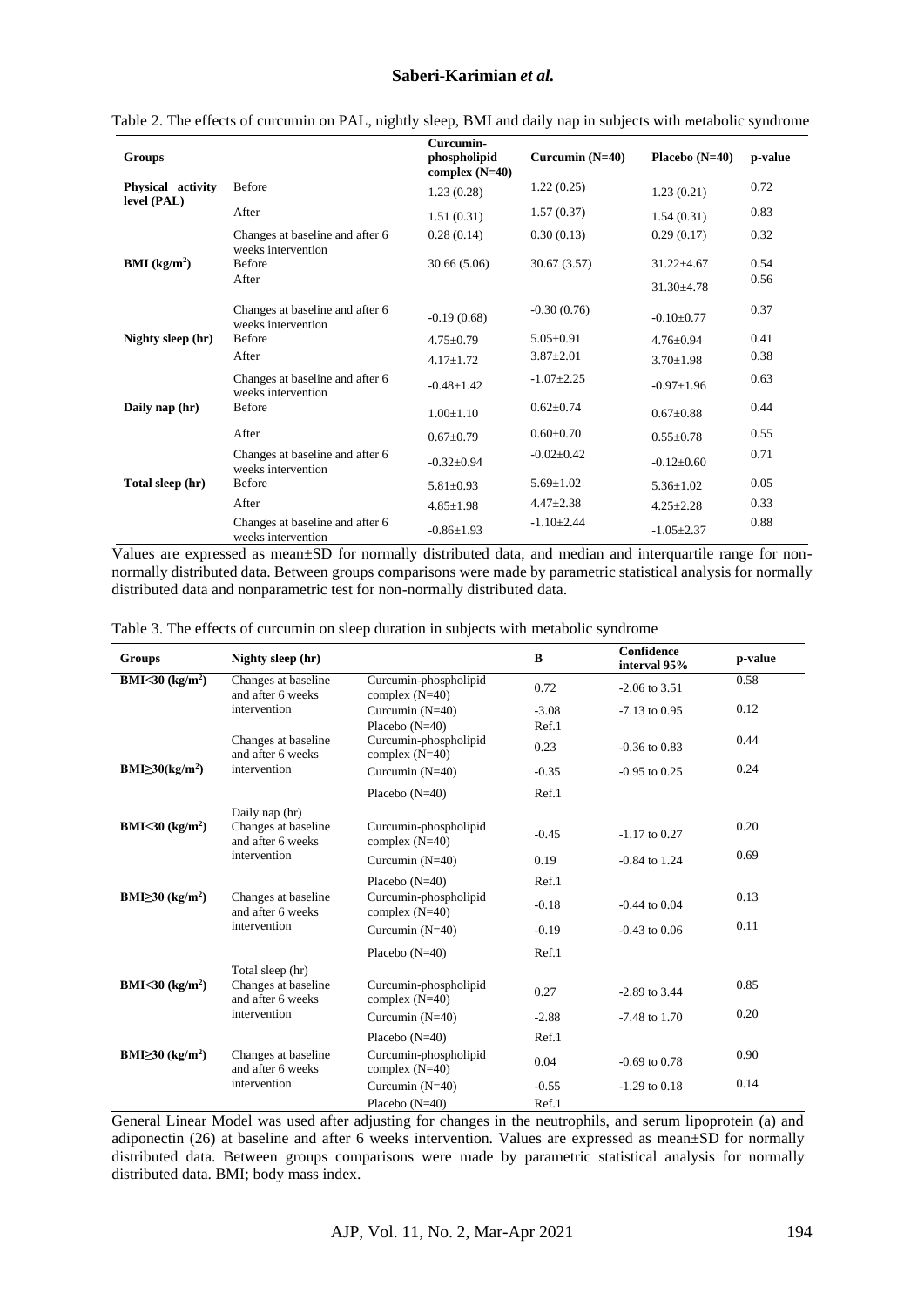#### **Curcumin and sleep duration**

| Changes in variable at baseline<br>and after 6 weeks intervention |                                           | B                | Confidence interval 95% | p-value |
|-------------------------------------------------------------------|-------------------------------------------|------------------|-------------------------|---------|
| Daily nap (hr)                                                    | Curcumin-phospholipid<br>complex $(N=40)$ | $-0.24$          | $-0.56$ to $0.08$       | 0.13    |
|                                                                   | Curcumin $(N=40)$<br>Placebo $(N=40)$     | $-0.13$<br>Ref.1 | $-0.49$ to 0.23         | 0.47    |
| Nighty sleep (hr)                                                 | Curcumin-phospholipid<br>complex $(N=40)$ | 0.25             | $-0.72$ to 1.22         | 0.60    |
|                                                                   | Curcumin $(N=40)$<br>Placebo $(N=40)$     | $-1.08$<br>Ref.1 | $-2.18$ to $0.01$       | 0.05    |
| Total sleep (hr)                                                  | Curcumin-phospholipid<br>complex $(N=40)$ | $-0.07$          | $-1.20$ to $1.05$       | 0.89    |
|                                                                   | Curcumin $(N=40)$                         | $-1.35$          | $-2.62$ to $-0.08$      | 0.03    |
|                                                                   | Placebo $(N=40)$                          | Ref.1            |                         |         |

Table 4. Association between curcumin treatment with sleep duration

General Linear Model was used after adjusting for, job, marital status, the number of family members, the head of the family, changes in the neutrophils, and serum lipoprotein (a) and adiponectin (26) at baseline and after 6 weeks intervention. Values are expressed as mean±SD for normally distributed data, and median and interquartile range for non-normally distributed data. Between groups comparisons were made by parametric statistical analysis for normally distributed data and nonparametric test for non-normally distributed data. BMI; body mass index.

Table 5. Correlation between sleep duration and PAB

| <b>Variable</b>                                 |               | <b>PAB</b> before (HK) | Changes in PAB at baseline and<br>after 6 weeks intervention (HK) |
|-------------------------------------------------|---------------|------------------------|-------------------------------------------------------------------|
| Daily nap before (hr)                           | Spearmans rho | 0.16                   |                                                                   |
|                                                 | p-value       | 0.09                   |                                                                   |
| Changes in daily nap at baseline and after 6    | Spearmans rho |                        | $-0.02$                                                           |
| weeks intervention (hr)                         | p-value       |                        | 0.83                                                              |
| Nighty sleep before (hr)                        | Spearmans rho | $-0.86$                |                                                                   |
|                                                 | p-value       | 0.38                   |                                                                   |
| Changes in nighty sleep at baseline and after 6 | Spearmans rho |                        | $-0.11$                                                           |
| weeks intervention (hr)                         | p-value       |                        | 0.06                                                              |
| Total sleep before (hr)                         | Spearmans rho | 0.05                   |                                                                   |
|                                                 | p-value       | 0.58                   |                                                                   |
| Changes in total sleep at baseline and after 6  | Spearmans rho |                        | $-0.11$                                                           |
| weeks intervention (hr)                         | p-value       |                        | 0.23                                                              |

PAB, prooxidant-antioxidant balance.

According to Tables 3 and 4, curcumin did not have significant effects on sleep duration (before and after adjusting for confounding factors) in overweight and obese subjects and total population, respectively  $(p>0.05)$ .

As summarized in Table 5, there was no association between sleep duration and prooxidant-antioxidant balance before and after the intervention.

### **Discussion**

To the best of our knowledge, this was the first clinical trial testing whether curcumin supplementation can affect sleep duration in subjects with MetS. One of the most important results was that all subjects suffered from short sleep duration (Table 1). An explanation for this finding can be

obesity, because all subjects had MetS and their BMI were  $>30$  kg/m<sup>2</sup>. Several molecular mechanisms have been suggested to explain this observation (Shi et al., 2008). The short sleep duration can change the energy intake and expenditure balance (Spiegal et al., 1999), metabolic and endocrine function, leptin and ghrelin concentrations (Taheri et al., 2004), the adipocyte circadian clock (Shi et al., 2008), as well as the levels of insulin, cortisol, growth hormone and interleukin-6 that could contribute to metabolic dysfunction (Vgontzas et al., 2004; Taheri, 2006; Van Cauter et al., 1991).

In addition, our findings indicated that sleep duration was not affected by curcumin supplementation after 6 weeks of supplementation in subjects with MetS. It has been shown that autonomic,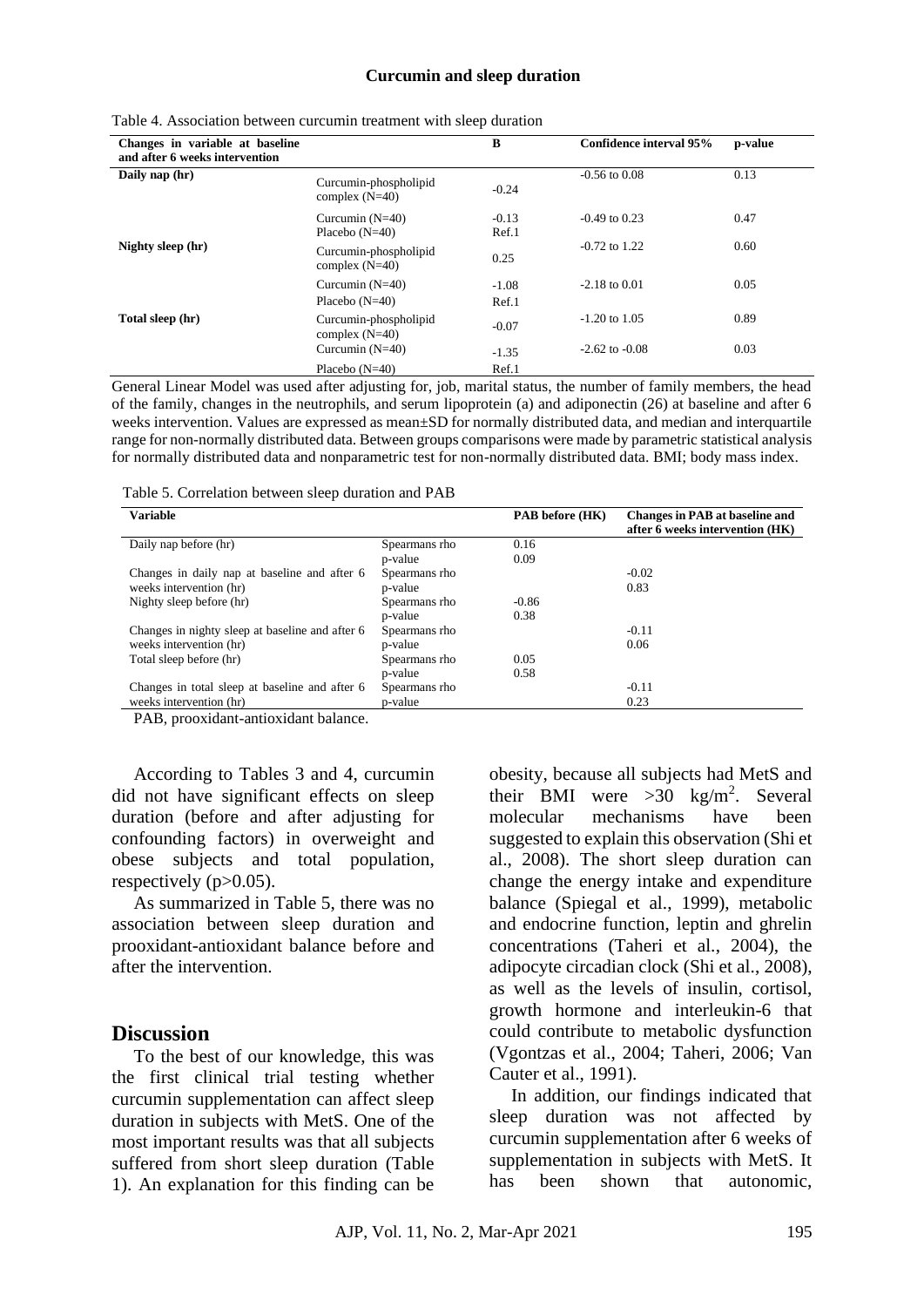neuroendocrine and immune system homeostasis can be regulated by sleep [\(McEwen,](#page-7-15) 2006; [Moreira,](#page-7-16) 2006; [Steiger,](#page-8-7) [2007\)](#page-8-7). Insufficient sleep can disturb mental health and psychological balance. Poor sleep quality may also cause weight loss [\(McEwen,](#page-7-15) 2006; [Cirelli,](#page-6-3) 2006; ), and behavioral changes [\(Obermeyer et al.,](#page-7-17) [1991\)](#page-7-17).

There is limited data on the effects of supplementation with curcuminoids and sleep quality in man. However, there are some related animal studies on sleep deprivation [\(Kumar and Singh,](#page-7-10) 2008; [Noorafshan et al., 2017b;](#page-7-18) [Pezze et al., 2016;](#page-7-19) [Noorafshan et al., 2017b\)](#page-7-18).

Kumar and Singh (2008) assessed the molecular mechanism of curcumin's effects in improving sleep deprivation in male mice. Their results suggested that the curcumin's positive effect on sleep behavioral alterations and oxidative damage was caused by the modulation of nitric oxide [\(Kumar and Singh,](#page-7-10) 2008). In rats, sleep deprivation can cause structural changes in the medial prefrontal cortex and produce memory impairment [\(Noorafshan](#page-7-18)  et al., [2017b\)](#page-7-18). The medial prefrontal cortex take vital innervations from the hippocampus and the brain stem [\(Pezze et](#page-7-19)  al., [2016\)](#page-7-19). Another animal study reported that curcumin can protect this area [\(Noorafshan et al.,](#page-7-18) 2017b).

There is a relationship between sleep duration and prooxidant-antioxidant balance [\(Kumar and Singh,](#page-7-20) 2007). Sleep deprivation can augment the generation of free radicals and attenuation of antioxidative defense. We evaluated the curcumin's effects on prooxidantantioxidant balance in a previous study [\(Ghazimoradi et al., 2017\)](#page-6-4). Our results did not show any effects in MetS patients. Moreover, in the current study, there was no association between sleep duration and prooxidant-antioxidant balance at baseline and after 6 weeks of supplementation. The results of this study do not support any significant effects of curcumin on sleep.

This was a sub-study of our previous double-blinded controlled trial on curcumin's effects on CVD risk factors in subjects with MetS. It may have been better to assess sleep quality along with sleep duration using actigraphy for measuring sleep duration as a gold standard.

The results showed that sleep-duration was not affected by curcumin supplementation in MetS patients.

# **Acknowledgment**

The authors would like to thank all participants collaborated in current study. Dr. Maryam Saberi-Karimian is a postdoctoral fellow of Mashhad University of Medical Sciences (MUMS), which her fellowship being granted by MUMS, Iran.

## **Conflicts of interest**

The authors have declared that there is no conflict of interest.

# **References**

- <span id="page-6-0"></span>Amirkalali B, Fakhrzadeh H, Sharifi F, Kelishadi R, Zamani F, Asayesh H, Saeid Safiri, Samavat T, Qorbani M. 2015. Prevalence of metabolic syndrome and its components in the Iranian adult population: a systematic review and meta-analysis. Iran Red Crescent Med J, 17: e24723.
- <span id="page-6-3"></span>Cirelli C. 2006. Cellular consequences of sleep deprivation in the brain. Sleep Med rev, 10: 307-321.
- <span id="page-6-2"></span>Fleiss JL. 2011. Design and analysis of clinical experiments, 3. John Wiley & Sons
- <span id="page-6-1"></span>Franco-Robles E, Campos-Cervantes A, Murillo-Ortiz BO, Segovia J, López-Briones S, Vergara P, Pérez-Vázquez V, Solís-Ortiz MS, Ramírez-Emiliano J. 2013. Effects of curcumin on brain-derived neurotrophic factor levels and oxidative damage in obesity and diabetes. Appl Physiol Nutr Metab, 39: 211-218.
- <span id="page-6-4"></span>Ghazimoradi M, Saberi‐Karimian M, Mohammadi F, Sahebkar A, Tavallaie Sh, Safarian H, Ferns GA, Ghayour‐Mobarhan M, Moohebati M, Esmaeili H, Ahmadinejad M. 2017. The effects of curcumin and curcumin–phospholipid complex on the serum pro‐oxidant–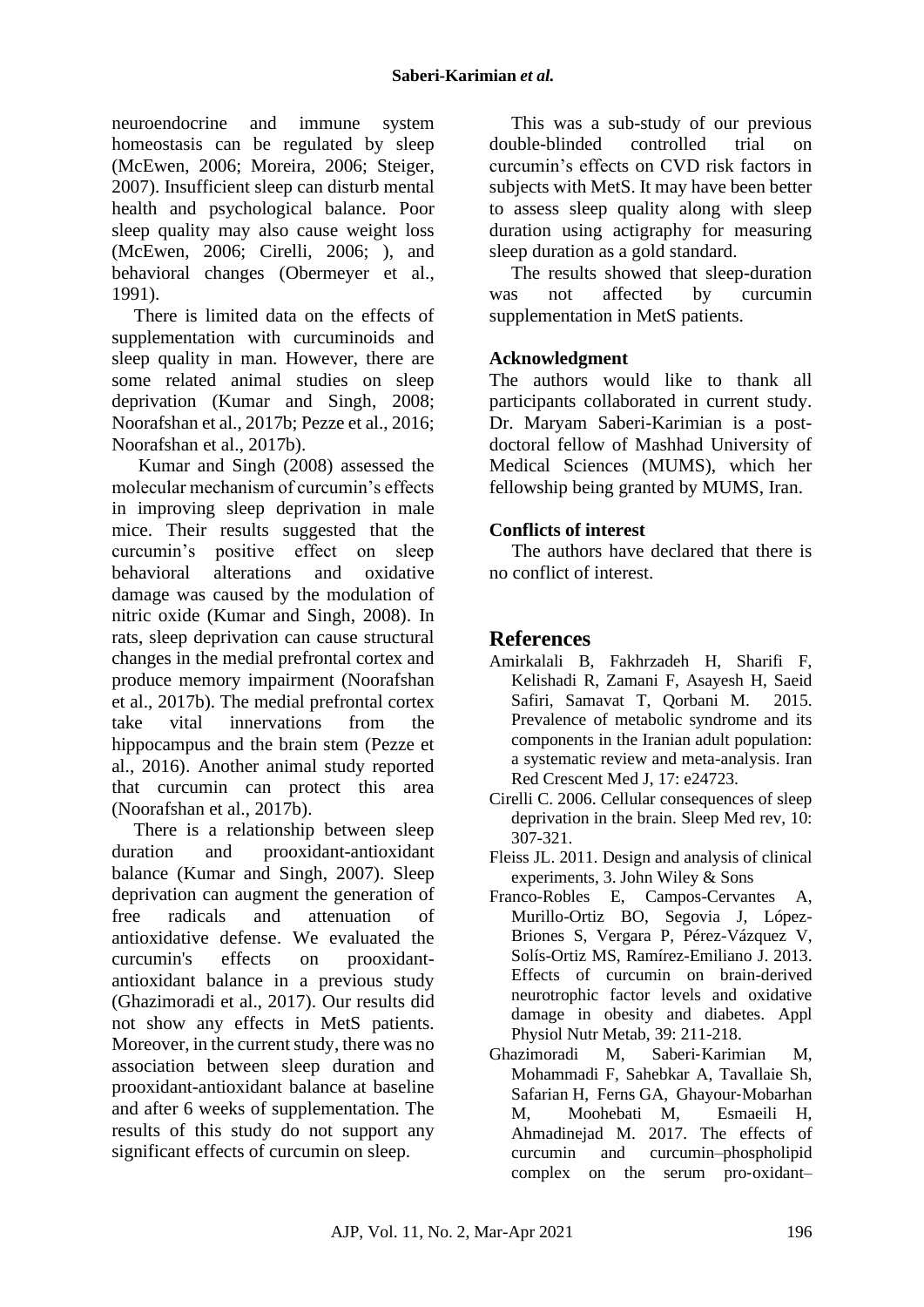antioxidant balance in subjects with metabolic syndrome. Phytother Res, 31: 1715-1721.

- <span id="page-7-3"></span>Karalis DG.2008. The Role of lipid‐lowering therapy in preventing coronary heart disease in patients with type 2 diabetes. Clin Cardiol, 3: 241-248.
- <span id="page-7-20"></span>Kumar A, Singh A. 2007. Protective effect of St. John's wort (Hypericum perforatum) extract on 72-hour sleep deprivationinduced anxiety-like behavior and oxidative damage in mice. Planta Medica, 73: 1358- 1364.
- <span id="page-7-10"></span>Kumar A, Singh A. 2008. Possible nitric oxide modulation in protective effect of (Curcuma longa, Zingiberaceae) against sleep deprivation-induced behavioral alterations and oxidative damage in mice. Phytomedicine, 15: 577-586.
- <span id="page-7-14"></span>Lee J, Park H. 2014. Relation between sleep duration, overweight, and metabolic syndrome in Korean adolescents. NMCD,  $24: 65-71.$
- <span id="page-7-9"></span>Marshall NS, Glozier N, Grunstein RR. 2008. Is sleep duration related to obesity? A critical review of the epidemiological evidence. Sleep Med Rev, 12: 289-298.
- <span id="page-7-15"></span>McEwen BS. 2006. Sleep deprivation as a neurobiologic and physiologic stressor: allostasis and allostatic load. Metabolism,  $55: S20-S23$
- <span id="page-7-4"></span>Miquel J, Bernd A, Sempere J, Dıaz-Alperi J, Ramırez A. 2002. The curcuma antioxidants: pharmacological effects and prospects for future clinical use. A review. Arch Gerontol Geriatr, 34: 37-46.
- <span id="page-7-1"></span>Mirhosseini N-Z, Mohd Yusoff NA, Shahar S, Parizadeh SMR, Ghayour Mobarhen M, Shakery MT .2009. Prevalence of the metabolic syndrome and its influencing factors among adolescent girls in Mashhad, Iran. Asia Pac J Clin Nutr, 18: 131.
- <span id="page-7-2"></span>Mohammadi A, Sahebkar A, Iranshahi M, Amini M, Khojasteh R, Ghayour‐Mobarhan M, Ferns GA. 2013. Effects of supplementation with curcuminoids on dyslipidemia in obese patients: a randomized crossover trial. Phytother Res, 27: 374-379.
- <span id="page-7-16"></span>Moreira T.2006. Sleep, health and the dynamics of biomedicine. Social Sci Med, 63: 54-63.
- <span id="page-7-11"></span>Noorafshan A, Karimi F, Kamali A-M, Karbalay-Doust S, Nami M. 2017a. Restorative effects of curcumin on sleepdeprivation induced memory impairments

and structural changes of the hippocampus in a rat model. Life sci, 189: 63-70.

- <span id="page-7-18"></span>Noorafshan A, Karimi F, Karbalay-Doust S, Kamali AM. 2017b. Using curcumin to prevent structural and behavioral changes of medial prefrontal cortex induced by sleep deprivation in rats. EXCLI J, 16: 510.
- <span id="page-7-17"></span>Obermeyer W, Bergmann BM, Rechtschaffen A. 1991. Sleep deprivation in the rat: XIV. Comparison of waking hypothalamic and peritoneal temperatures. Sleep 14: 285-293.
- <span id="page-7-5"></span>Panahi Y, Rahimnia AR, Sharafi M, Alishiri G, Saburi A, Sahebkar A. 2014a. Curcuminoid treatment for knee osteoarthritis: A randomized double-blind placebocontrolled trial. Phytother Res, 28: 1625- 1631.
- <span id="page-7-6"></span>Panahi Y, Saadat A, Beiraghdar F, Sahebkar A. 2014b. Adjuvant therapy with bioavailability-boosted curcuminoids suppresses systemic inflammation and improves quality of life in patients with solid tumors: a randomized double‐blind placebo‐ controlled trial. Phytother Res, 28: 1461- 1467.
- <span id="page-7-8"></span>Panahi Y, Sahebkar A, Amiri M, , Davoudi SM, Beiraghdar F, Hoseininejad SL, Kolivand M. 2012. Improvement of sulphur mustardinduced chronic pruritus, quality of life and antioxidant status by curcumin: results of a randomised, double-blind, placebocontrolled trial. Br J Nut, 108: 1272-1279.
- <span id="page-7-19"></span>Pezze MA, Marshall H, Domonkos A, Cassaday HJ. 2016. Effects of dopamine D1 modulation of the anterior cingulate cortex in a fear conditioning procedure. Progres Neuro-Psychopharmacol Biol Psychiat, 65: 60-67.
- <span id="page-7-0"></span>Reaven GM. 1988. Role of insulin resistance in human disease. Diabetes, 37: 1595-1607.
- <span id="page-7-12"></span>Riemann D, Voderholzer U, Spiegelhalder K, Hornyak M, Buysse DJ, Nissen C, Nissen Ch, Hennig J, Perlis ML, Tebartz van Elst L, Feige B. 2007. Chronic insomnia and MRImeasured hippocampal volumes: a pilot study. Sleep, 30: 955-958.
- <span id="page-7-13"></span>Saberi-Karimian M, Parizadeh SMR, Ghayour-Mobarhan M, Salahshooh MM, Dizaji BF, Safarian H, Javandoost A, Ferns GA, Sahebkar A, Ahmadinejad M. 2018. Evaluation of the effects of curcumin in patients with metabolic syndrome. CCPA, 27: 555-563.
- <span id="page-7-7"></span>Sahebkar A. 2013. Why it is necessary to translate curcumin into clinical practice for